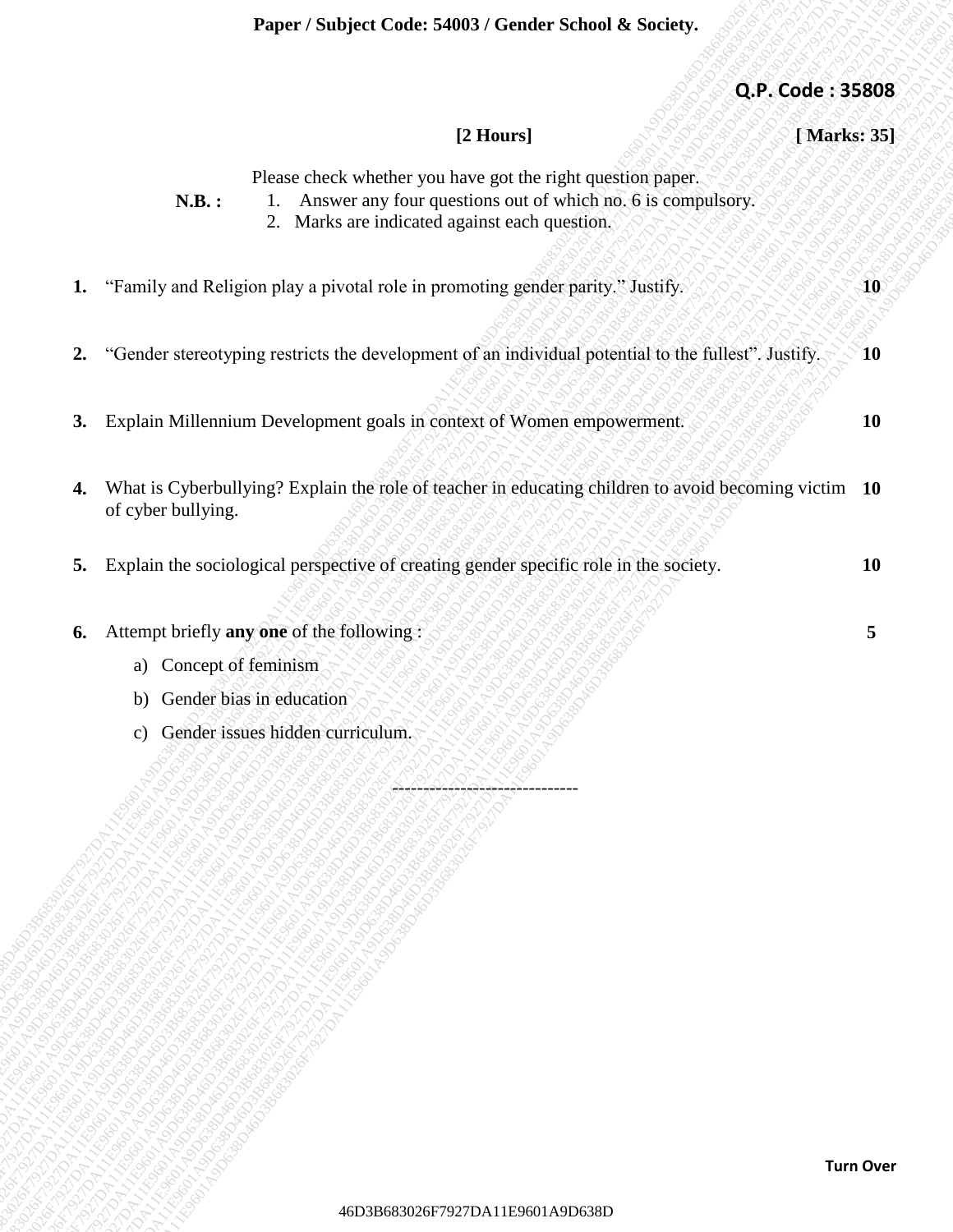Q.P. Code: 35808

 $80$ 

 $80$ 

 $\mathbf{r}$ 

## २ (मराठी अनुवाद)

- ''लिंगभाव समतेचा पुरस्कार करण्यात कुटुंब आणि धर्म महत्त्वपूर्ण भूमिका पार पाडतात.'' समर्थन करा.  $\mathbf{\S}$ .
- ''व्यक्तिगत क्षमतांचा संपूर्ण विकास साध्य करण्यावर लिंगभाव रूढीबाबत Gender stereotypes निर्बंध घालतात.''  $\mathcal{R}_{\bullet}$  $80$ समर्थन करा.
- ३. स्त्री सबलीकरणाच्या संदर्भातील सहस्त्राब्दी विकासाचे ध्येय स्पष्ट करा.
- ४. 'सायबर बुलिंग' म्हणजे काय? सायबर बुलिंगचे बळी होण्यापासून वाचविण्यासाठी मुलांना शिक्षित करण्यातील १० शिक्षकाची भूमिका स्पष्ट करा.
- ५. समाजात लिंग विशिष्ट भूमिका निर्मितीचे समाजशास्त्रीय परिप्रेक्ष्य स्पष्ट करा. १०
- ६. खालीलपैकी कोणत्याही एकावर थोडक्यात लिहा.
	- अ) स्त्रीवादाची संकल्पना
	- ब) शिक्षणातील लिंगभाव पक्षपात
	- क) अदृश्य अभ्यासक्रमातील (hidden curriculum) लिंगभाव विषयक बाबी.